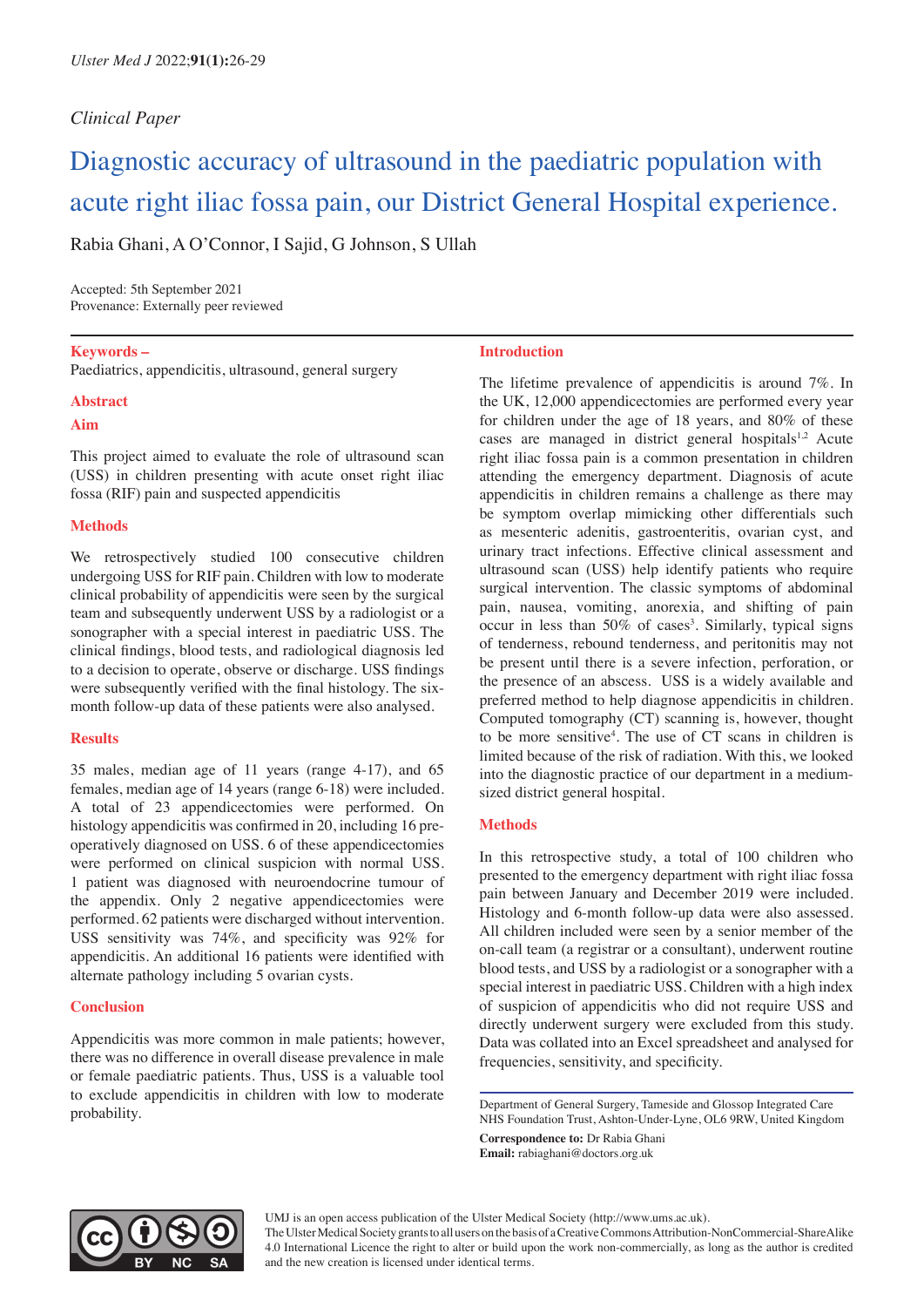#### **Results**

| <b>Table 1:</b> Age ranges for this cohort of patients |  |  |  |
|--------------------------------------------------------|--|--|--|
|--------------------------------------------------------|--|--|--|

| <b>Pathology</b>               | Male (total 35) | Female<br>(total<br>65) |
|--------------------------------|-----------------|-------------------------|
| Appendicitis                   | 9(28%)          | 12(18%)                 |
| Mesenteric adenitis            | 3               | 3                       |
| Ovarian cyst                   | NA              | 5                       |
| Gall stones                    | 1               | $\theta$                |
| <b>Urinary Tract Infection</b> | $\mathbf{0}$    | 1                       |
| Pelvic Inflammatory disease    | $\bf{0}$        | 1                       |
| Possible Intussusception       | 1               | $\theta$                |
| Small groin hernia             | 1               | $\mathbf{0}$            |
| Crohn's disease                | $\mathbf{0}$    | 1                       |
| Neuroendocrine tumour          | 0               | 1                       |
| <b>Total</b>                   | 15 (42%)        | 24 (37%)                |

**Table 2:** Frequencies of pathology identified and treated in our cohort of patients on USS and final histology.



This study included 35 males, 65 females, and their median age was 14 years (range 4-18, table 1 shows age ranges). A total of 20 patients had a final diagnosis of appendicitis on histology, including 8 males and 12 females. Disease prevalence in these symptomatic children with right iliac fossa pain was similar (male 40%: female 37%). 16 of 20 histology proven appendicitis were diagnosed preoperatively on USS with corresponding sensitivity of 74%. 62 patients with normal USS did not require intervention and were discharged, and the related specificity of USS was 92%. 6 additional appendectomies were performed based on clinical concerns, 4 of which were positive for appendicitis including one containing worms. 1 patient was diagnosed

with neuroendocrine tumour on histology. In addition, 16 alternate pathologies were recognised, including 5 patients with ovarian cysts. Only 2 negative appendicectomies were performed in this cohort. (For details see Table 1, 2 below and Figure 1 in the appendix).

#### **Discussion**

Appendicitis is the commonest presentation with right iliac fossa pain in children and adolescents<sup>5</sup>. Prevalence of appendicitis in children referred for imaging investigations is reported between 31-50%<sup>6</sup>. Complexities in examination and communication issues in children could limit the clinical diagnostic accuracy and result in incorrect diagnosis in 28- 57%6 cases. Delayed diagnosis could result in perforated appendicitis, which could be as high as 51% amongst patients younger than 5 years. This may be secondary to limitations of communication and expression in the history and description of symptoms. However, the rate of perforated appendicitis improves in adolescents.<sup>5</sup> Adolescents present earlier and elicit more typical signs and symptoms.<sup>6</sup> Perforated appendicitis can lead to complications, extended length of stay in the hospital, and increased risk of mortality; therefore, early diagnosis and management is emphasised.<sup>5,7</sup> It is recorded that a treatment delay of 36 hours could result in perforated appendicitis in 65% of children.<sup>6</sup> In females, it is difficult to distinguish between appendicitis and gynaecological disorders therefore; they are more likely to have a negative appendicectomy $6,8$ . The prevalence of appendicitis in our cohort was slightly low compared to the published data. The prevalence of appendicitis was high in males, whereas teenage girls were found to have alternate pathology such as an ovarian cyst. The overall prevalence of pathology was similar in both groups 40% vs. 37%.

In addition to the clinical assessment, blood tests such as white cell count, neutrophil count, C reactive protein are commonly used to help diagnose. The predictability of the diagnosis can be improved by combining clinical assessment and blood tests. This is also the basis of commonly used scoring systems such as the Alvarado score for appendicitis. There is variable data for its sensitivity (75-90%) though it has been widely used since 1986.9-10 The emphasis is on early recognition and treatment of appendicitis; this will reduce complications such as perforation and maintain a low negative appendicectomy rate. In the UK, Paediatric Emergency Appendicectomy guidelines recommend that the majority of operations should be performed within 12 hours of decision making and to aim for a negative appendicectomy rate below 15%.<sup>1</sup> Trends of management of appendicitis have slowly changed, however, most cases in the UK continue to be managed in district general hospitals.<sup>1,2</sup>

In some cases, clinicians may opt out of any imaging, and decisions in such cases are direct to surgery based on the clinical signs of frank peritonitis secondary to appendix perforation. We identified 30 additional children during this period, who were clinically diagnosed with appendicitis

The Ulster Medical Society grants to all users on the basis of a Creative Commons Attribution-NonCommercial-ShareAlike 4.0 International Licence the right to alter or build upon the work non-commercially, as long as the author is credited and the new creation is licensed under identical terms.



UMJ is an open access publication of the Ulster Medical Society (http://www.ums.ac.uk).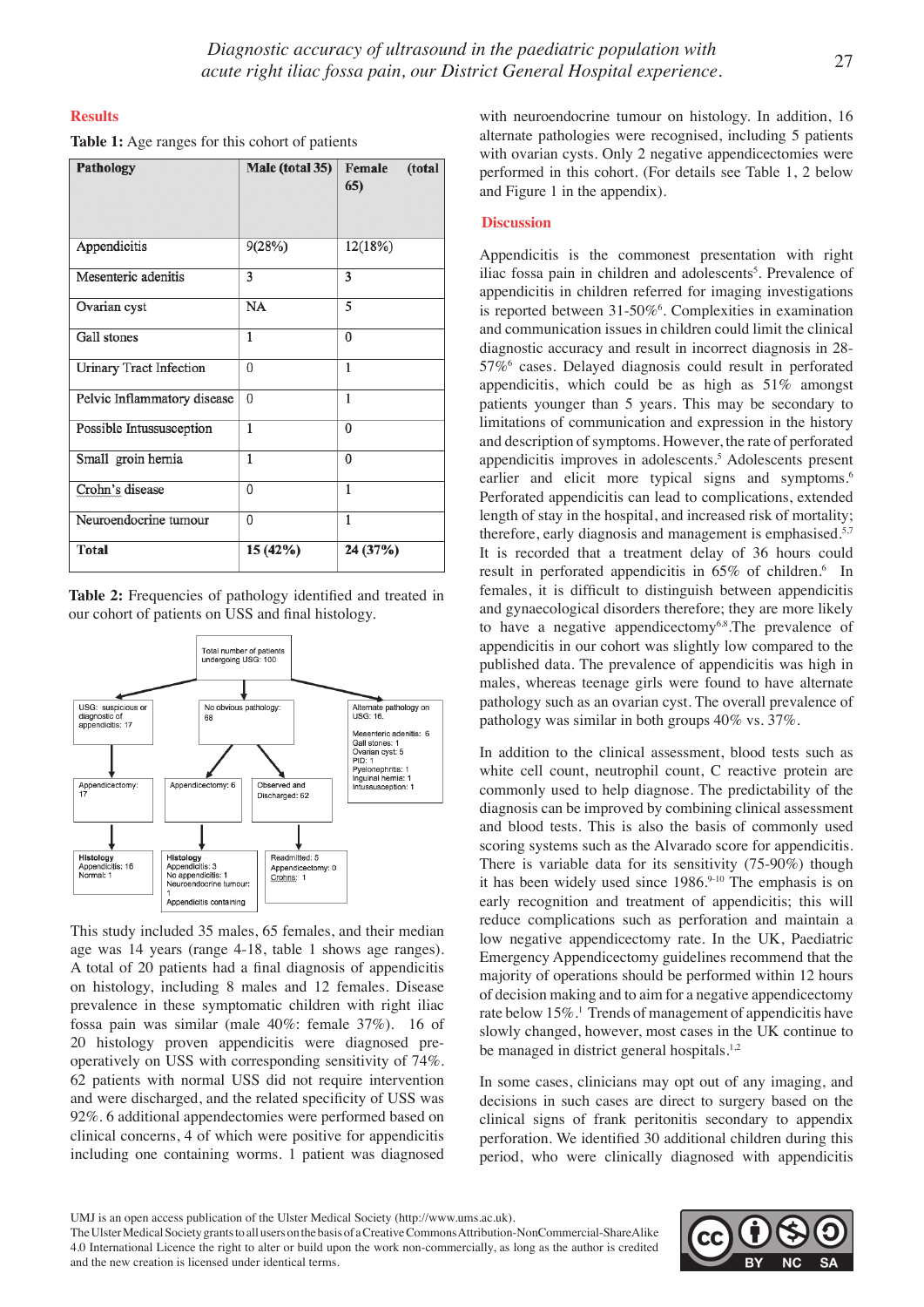and underwent surgery without USS and therefore excluded from this study. Their histology subsequently confirmed the clinical diagnosis. Most of the children presenting with low to moderate probability require imaging for early diagnosis. An early and accurate diagnosis is required in such cases to plan timely treatment and prevent high negative appendicectomy rates.<sup>8</sup> The average waiting time for USS in our cohort was 18 hours in the 'hot clinic' setting and in admitted patients, USS waiting time was 14 hours. In the Netherlands, the negative appendicectomy rate has reduced from 15% to 3.3% after implementation of imaging guidelines before surgery, and similarly, in the United States of America, the Surgical Care and Outcomes Assessment Program (SCOAP) has reduced the negative appendicectomy rate to  $5.4\%$ .<sup>11</sup> In accordance with the guidelines and recommendations, in our district general hospital, we have the facility to investigate and treat such children on a regular basis.<sup>1,2</sup> Early assessment, timely and accurate investigations, and treatment resulted in only 2 (10%) negative appendicectomies in our centre. Our 6-month follow-up data did not reveal any additional appendicectomies in this cohort of patients. This data showed 2 patients with post-operative infection, and they were treated conservatively with antibiotics. We referred 3 of our patients to a tertiary centre for further assessment and management, and this included a suspected Crohn's disease, a suspected intussusception, and a patient with postoperative histology suggestive of a neuroendocrine tumour.

USS is a widely used imaging modality in children presenting with RIF pain. The selection of imaging modality may vary in different centres across the world as in some places, CT scan is used as first-line imaging modality; however, in the UK, USS is still considered the first-line imaging modality in children. The sensitivity and specificity of USS in acute paediatric appendicitis are variable; previous studies reported sensitivity and specificity as low as 58-77% and 61-68% respectively.3,12. USS however, is an operator-dependent tool, and the results may improve in more experienced hands, in previous literature it was found that a carefully performed USS has a sensitivity of 75-90% and specificity of 90-99%.12,13 We have a dedicated specialist consultant sonographer with an interest in paediatric USS and a team of sonographers who work closely with the radiologists. Although the sensitivity in our USS department was on the lower end of published data, high specificity helped with the discharge of patients with low to moderate probability.

CT scan is not widely used in the paediatric population because of the perceived risks of radiation and paediatric organ sensitivity to radiation and the cost of CT scans.12,15 Its reported sensitivity is 90-100% and specificity 91-99%, evidently higher than USS.<sup>13,14</sup> The American College of Radiology (ACR) suggests considering the risk of radiation and suspicion of clinical complexity when making such decisions to expose children to radiation.15 Reduced dose CT is a better alternate modality and as effective as conventional CT with a sensitivity of 95% and specificity of 94% as described in a recent systematic review and meta analysis.

The dose of radiation used is 78% less than a conventional CT in such scans. Magnetic resonance imaging (MRI) is the third choice of imaging in appendicitis. MRI is particularly beneficial in the paediatric population in which CT scanning would be used reluctantly, given the fact that MRI produces no radiation.15 Its reported sensitivity and specificity are 94-97% and 94-98% respectively.15 Its use however, is limited because of its unavailability in acute settings and the length of time required (40-45 minutes), although this may significantly be reduced in new generation scans.<sup>12</sup> Similarly, a reduced number of sequences can be applied to reduce the scan time to around 15 minutes.<sup>12</sup> Young children may not tolerate the noise and tunnel effect. Other contraindications include metal implants and loose bodies. Reporting of MRI requires a subspecialist gastrointestinal radiologists, and all these factors limit its use in emergencies. 15 A typical cost comparison reveals that USS is the cheapest modality amongst the 3 available options; however, taking into account the number of days spent in hospital, the negative appendicectomy rate, and potential complications.12

Overall, USS is a beneficial and relatively cheap modality of imaging for acute appendicitis in children. In our experience, it has been a helpful aid in diagnosis and, more importantly, in excluding pathology in low to moderate clinical suspicion. Furthermore, dedicated and experienced USS specialists are useful in this regard as in our unit. We, however, appreciate that a stepwise approach including USS as a first-line modality (accepting possible lower sensitivity), followed by low dose CT or MRI if USS is inconclusive, should be considered. However, this depends on the ongoing clinical concern as many clinicians may or may not opt for CT or MRI. Therefore, these decisions are individualised and made based on a risk versus clinical complexity basis.

## **Conclusion**

In children presenting with right iliac fossa pain, clinicians continue to rely on USS because of the diagnostic uncertainty of the presenting complaint. CT and MRI are alternative imaging options. We acknowledge the support of our radiology and surgical department in the management of all these patients.

No conflict of interest or financial support to declare.

#### Appendix

#### **REFERENCES**

- 1. Royal College of Surgeons of England. Commissioning guide: paediatric emergency appendicectomy. NICE Accredited. [monograph on the Internet]. London: Royal College of Surgeons of England; 2015 Jan [cited 2021 Apr 10]. Available from: https://www.evidence.nhs.uk/do cument?id=2092206&returnUrl=search%3fq%3dpyrexial%2bchild. [Last accessed Dec 2021].
- 2. Tanner S. Trends in children's surgery in England. *Arch Dis Child.*  2007;92(8):664-7.
- 3. Pedram A, Asadian F, Roshan N. Diagnostic accuracy of abdominal ultrasonography in pediatric acute appendicitis. *Bull Emerg Trauma.* 2019;7(3):278-83.



UMJ is an open access publication of the Ulster Medical Society (http://www.ums.ac.uk).

The Ulster Medical Society grants to all users on the basis of a Creative Commons Attribution-NonCommercial-ShareAlike 4.0 International Licence the right to alter or build upon the work non-commercially, as long as the author is credited and the new creation is licensed under identical terms.